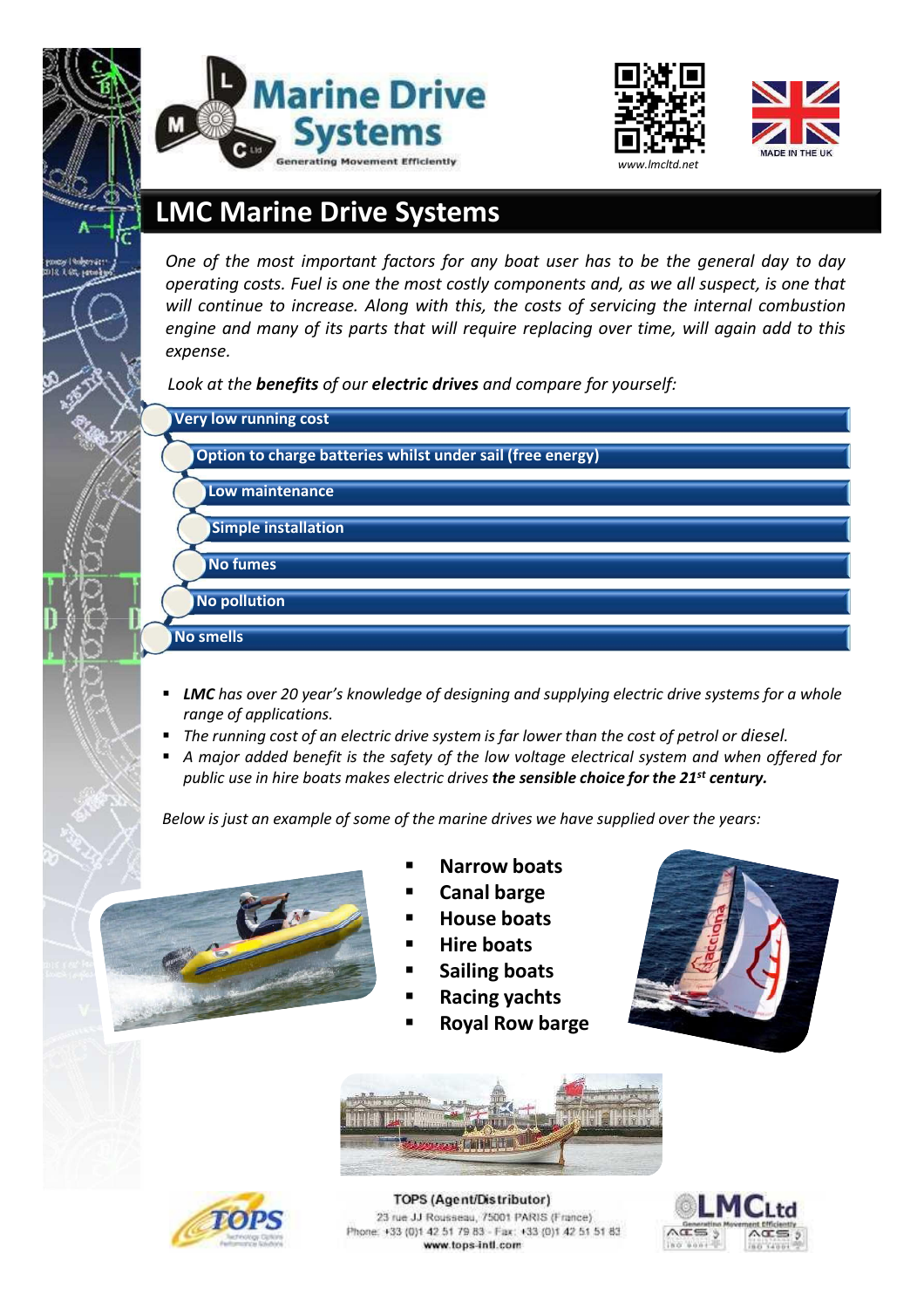





# **LMC Yellowtail 2.5 Direct Marine Drive System**

#### **Overview:**

*The Yellowtail Marine Drive System from LMC is an inboard direct drive which is suitable for a range of vessels, from small day boats to sailing crafts, catamarans, etc.*



### **Technical Specifications:**

| <b>Motor Type</b>                | LEM 200-127 | Peak Power                          | 6 KW         |
|----------------------------------|-------------|-------------------------------------|--------------|
|                                  |             |                                     |              |
| <b>Voltage</b>                   | 24 V        | Peak Torque                         | 35 Nm        |
| <b>Current</b>                   | $110$ Amp   | <b>Reduction Gearing Standard</b>   | n/a          |
| <b>Power Output</b>              | 2.5 KW      | <b>Reduction Gearing Options</b>    | n/a          |
| <b>Average Efficiency</b>        | 88%         | <b>Standard RPM Propeller Shaft</b> | 1290 RPM     |
| <b>Battery Recharge Function</b> | <b>NO</b>   | <b>Optional RPM Propeller Shaft</b> | n/a          |
| <b>Rated Speed Engine</b>        | 1290 RPM    | Weight of Motor and Console         | $14$ kg      |
| <b>Rated Torque</b>              | $16$ Nm     | Weight of Motor Control Box         | 8 kg         |
| <b>Speed Constant</b>            | 54 RPM/V    | Recommended Boat Size               | $15-25$ foot |
| <b>Peak Current</b>              | 250 Amp     |                                     |              |

### **Pricing:**

*Please contact us for our current prices.*

*The standard price will include the Motor, Controller, Ignition Switch, Throttle and Display. However, other pricing options are available depending upon your requirements.*

*All Yellowtail Drive Systems come with a 2 year warranty and full technical support from our team, plus a complete installation and wiring diagram.*

*We recommend you service your marine drive system every 12 months minimum - we have spares available from stock.*



TOPS (Agent/Distributor)

23 rue JJ Rousseau, 75001 PARIS (France) Phone: +33 (0)1 42 51 79 83 - Fax: +33 (0)1 42 51 51 83 www.tops-intl.com

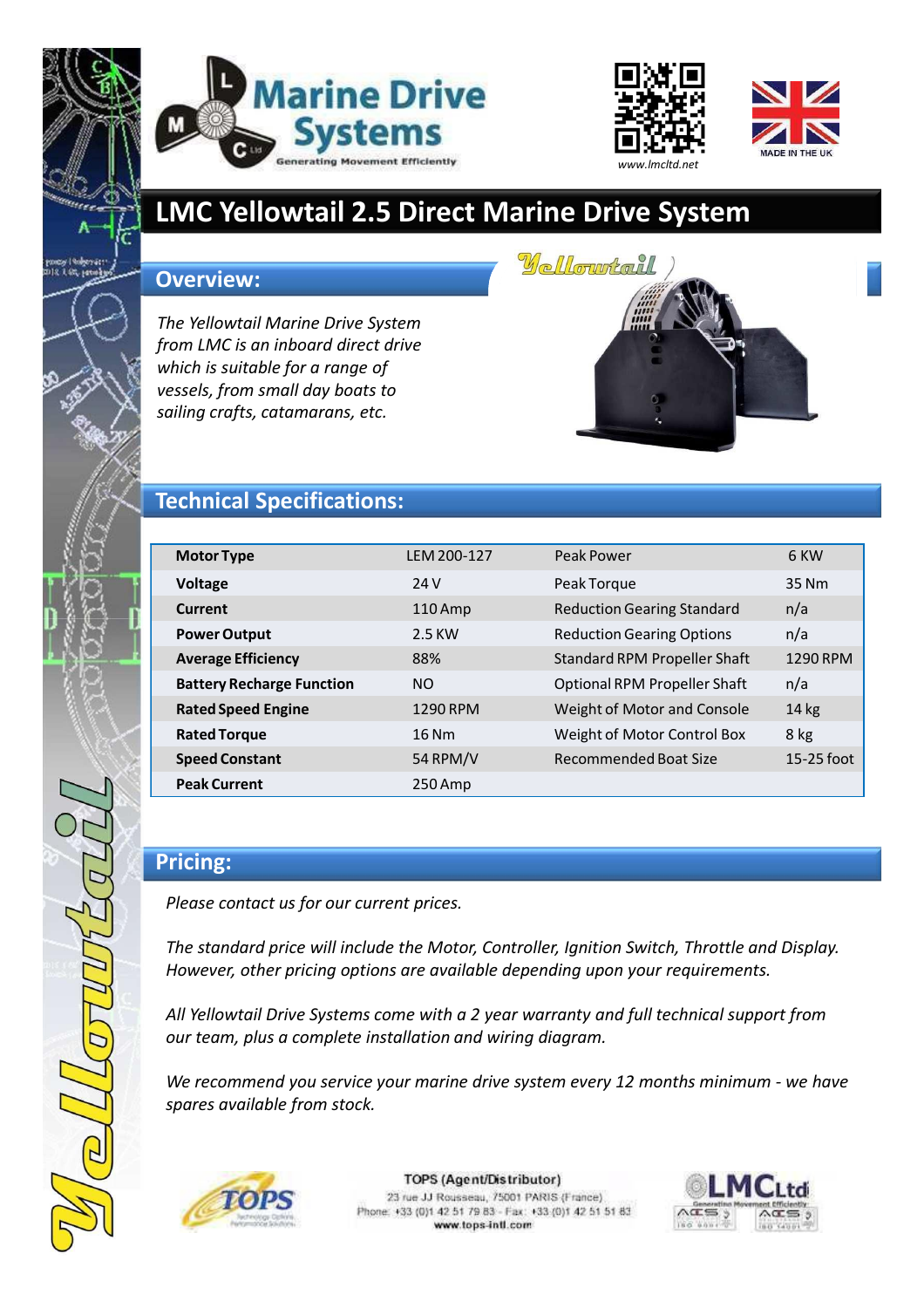





## **LMC Marlin Single Drive System**

#### **Overview:**

*The Marlin Drive Systems from LMC are suitable for a whole range of vessels: canal broad beam barge; sailing boats; catamarans; pleasure crafts; etc.*



## **Technical Specifications:**

|                                     | <b>Marlin 5 Single</b> | <b>Marlin 8 Single</b> | <b>Marlin 13 Single</b> |  |  |
|-------------------------------------|------------------------|------------------------|-------------------------|--|--|
| <b>Motor Type</b>                   | LEM 200-127            | LEM 200-D135           | LEM 200-D135            |  |  |
| <b>Voltage</b>                      | 48V                    | 48V                    | <b>72V DC</b>           |  |  |
| <b>Current</b>                      | 140Amp                 | 180 Amp                | 200 Amp                 |  |  |
| <b>Power Output</b>                 | 5 KW                   | 8 KW                   | <b>13 KW</b>            |  |  |
| <b>Average Efficiency</b>           | 88%                    | 90%                    | 90%                     |  |  |
| <b>Battery Recharge Function</b>    | <b>YES</b>             | <b>YES</b>             | <b>YES</b>              |  |  |
| <b>Rated Speed Engine</b>           | 2880 RPM               | 2160 RPM               | 3240RPM                 |  |  |
| <b>Rated Torque</b>                 | <b>18 Nm</b>           | 36 Nm                  | 36 Nm                   |  |  |
| <b>Speed Constant</b>               | <b>68 RPM/V</b>        | 45 RPM/V               | 45 RPM/V                |  |  |
| <b>Peak Current</b>                 | 350 Amp                | 350 Amp                | 400 Amp                 |  |  |
| <b>Peak Power</b>                   | <b>10 KW</b>           | <b>14 KW</b>           | <b>26 KW</b>            |  |  |
| <b>Peak Torque</b>                  | 38 Nm                  | 44 Nm                  | <b>72 Nm</b>            |  |  |
| <b>Reduction Gearing Standard</b>   | 22:48                  | 22:48                  | 22:56                   |  |  |
| <b>Reduction Gearing Options</b>    | 22:56 & 22:72          | 22:56 & 22:72          | 22:72 & 22:90           |  |  |
| <b>Standard RPM Propeller Shaft</b> | 1495 RPM               | 990 RPM                | 864 RPM                 |  |  |
| <b>Optional RPM Propeller Shaft</b> | 1282 RPM               | 848 RPM                | 990 RPM                 |  |  |
| <b>Optional RPM Propeller Shaft</b> | 997 RPM                | 660 RPM                | 790 RPM                 |  |  |
| <b>Weight of Motor and Console</b>  | 14 KG                  | 14 KG                  | <b>15 KG</b>            |  |  |
| <b>Weight of Motor Control Box</b>  | 13 KG                  | 13 KG                  | <b>15 KG</b>            |  |  |
| <b>Recommended Boat Size</b>        | $20 - 30$ Foot         | $25 - 35$ Foot         | $35 - 45$ Foot          |  |  |
| PTICING.                            |                        |                        |                         |  |  |

*Please contact us for our current prices.*

*The standard price will include the Motor, Controller, Ignition Switch, Throttle and Display. However, other pricing options are available depending upon your requirements.*

*All Marlin Drive Systems come with a 2 year warranty and full technical support from our team, plus a complete installation and wiring diagram.*

*We recommend you service your marine drive system every 12 months minimum - we have spares available from stock.*



TOPS (Agent/Distributor) 23 rue JJ Rousseau, 75001 PARIS (France) Phone: +33 (0)1 42 51 79 83 - Fax: +33 (0)1 42 51 51 83 www.tops-intl.com